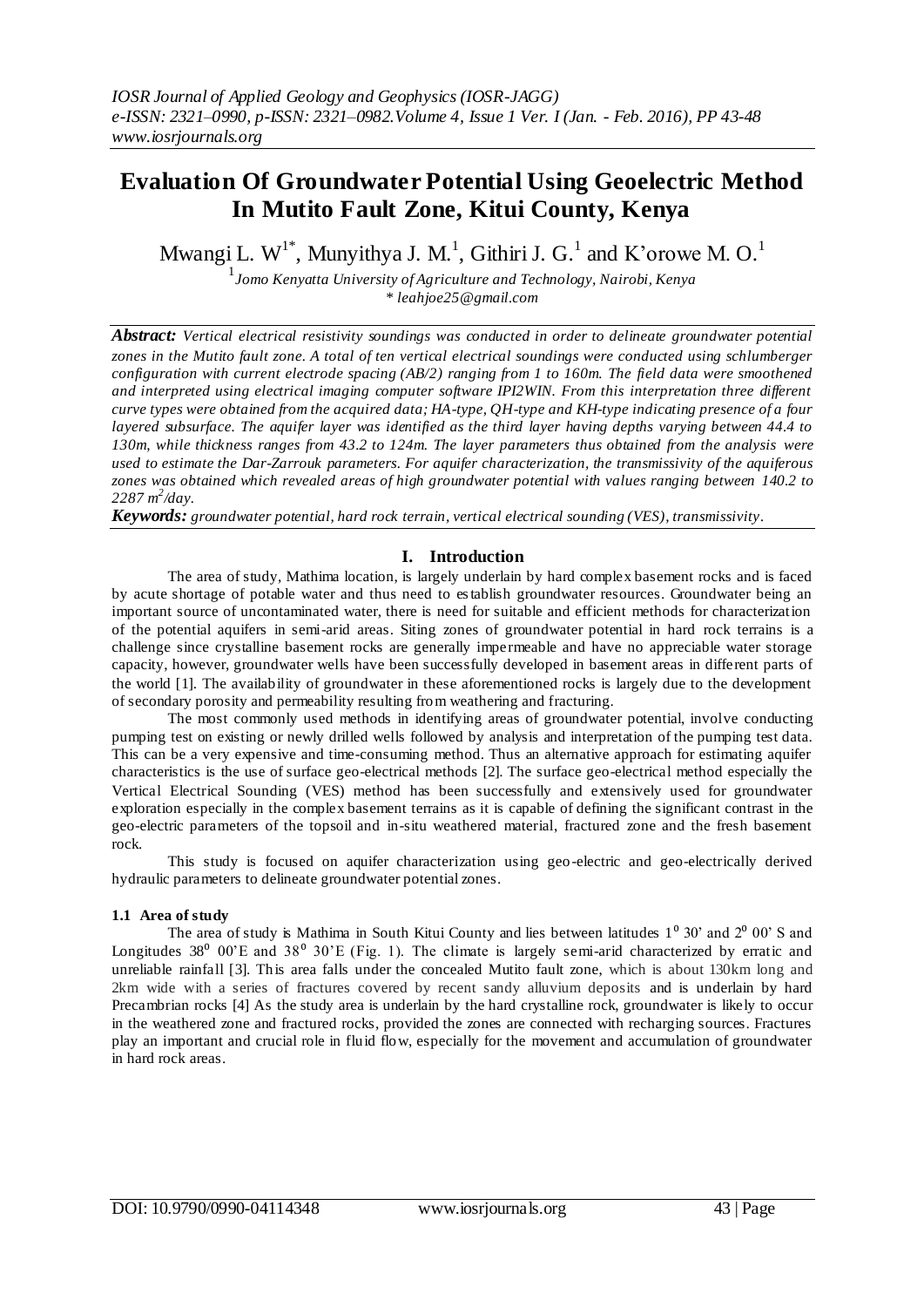

**Figure 1.** A map of the area of study showing the drainage, VES stations and boreholes within area of study. (Note B1, B2 and B3 are boreholes in the area of study, V1, V2 and V3 represent the VES stations)

## **1.2 Geology of area of study**

The area of study is part of the extensive Mozambique belt segment, in the Central sub-area II of the Eastern Mozambique Belt Segment (EMBS) which occurs east of the Rift System. The geology of the area is composed of mainly mica (biotite, muscovite), hornblende schists and gneisses that occasionally show the presence of staurolite, almandine garnet, kyanite and sillimanite. Present also are amphibolites migmatites, granitoid gneisses and granites, intrusive and meta-intrusive mafic and ultramafic rocks that include diorites, gabbros, anorthosites, peridotites and picrites [5]

There are major antiformal and synformal which are oriented approximately north -south but with curved axial traces because of refolding. Examples of these formations are the Kitui anticline and the Nziwani Syncline. The extension of the covered Mutito fault, indicated by the dashed line (figure 2) is inferred to pass longitudinally intersecting the Nzwani fault and syncline [5]. This syncline which exists where the stipulated Mutito fault is inferred to be, provides a perfect set up for groundwater potential.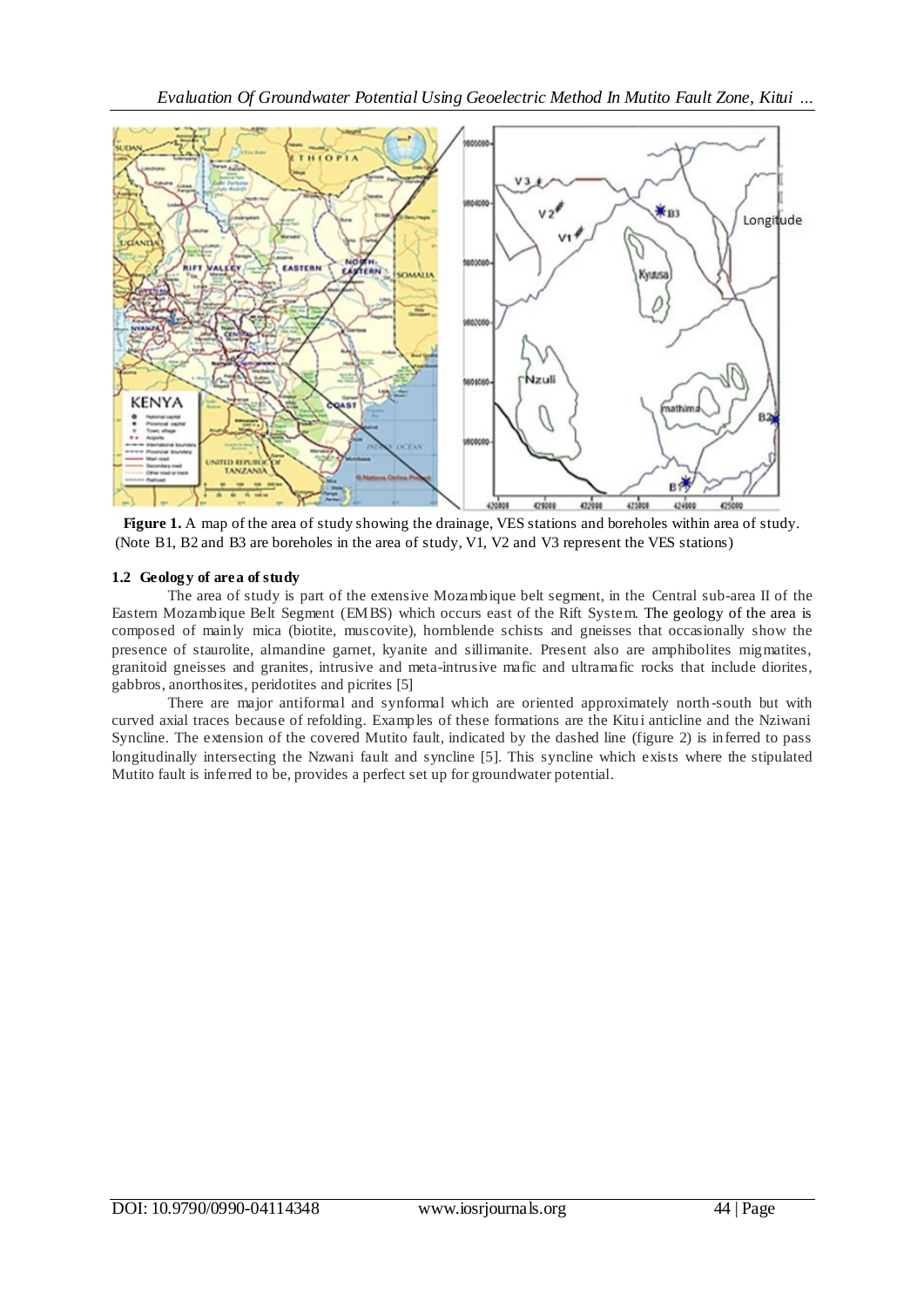

**Figure 2:** Structural Map of South Kitui Area (Saggerson, 1957).

# **II. Data Acquisition And Interpretation**

## **2.1 Data Acquisition**

## **2.1.1 Geo-electrical resistivity data**

Schlumberger vertical electrical soundings (VES) survey was carried out at 10 locations (Fig. 1) using ABEM SAS 1000 terrameter. This method was carried out by applying direct current to the ground through two electrodes (A and B) and then measuring the resultant potential difference  $(\Delta V)$  between the potential electrodes (M and N). The center point of the electrode array remains fixed but the spacing of the electrodes was increased so as to obtain information about the stratification of the ground. This was done with the maximum electrode spacing of 320 m. The current electrode (AB/2) spacing varied from 1 to 160 m and the potential electrode (MN/2) spacing varied from 0.5 to 15m.

Apparent resistivity values were determined from the measurement of potential difference  $(\Delta V)$  and injected current (I) as:

$$
\rho = K \frac{\Delta V}{I} \tag{1}
$$

K is the geometric coefficient, a parameter which is dependent on the potential and current electrode spacing.

The VES curves were obtained by plotting the apparent resistivity against the current electrode spacing (AB/2) and interpreted by curve matching techniques. The IPI2WIN computer Software was used to reduce the geo-electrical sounding curves into values number of layers (N), thickness (h) and resistivity  $\rho$  of individual layers. The degree of uncertainty of the computed model parameters and the goodness of fit in the curve fitting algorithm are expressed in terms of curve fitting error  $\left($  < 10%).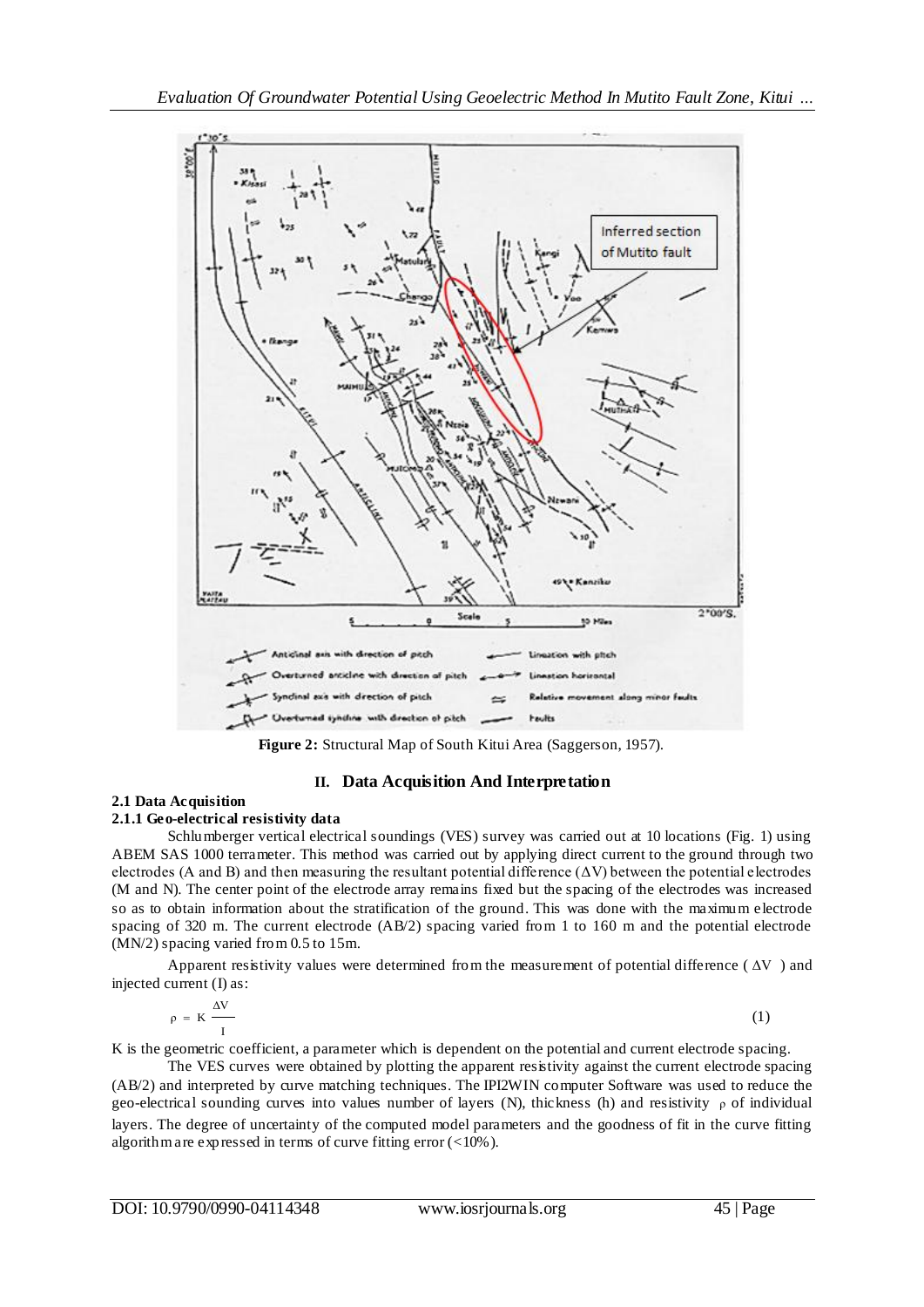#### **2.1.2 Groundwater resistivities.**

Groundwater resistivities in the area were determined from measurements of specific conductance of groundwater at wells and boreholes distributed in the area (Fig. 1). A conductivity -meter was dipped into the water sample instrument and a reading of specific conductance in units of μMho/cm recorded. The resistivity value of the saturating water was obtained by taking the reciprocal of groundwater specific conductance. For the estimation of groundwater resistivities at specific VES stations, krigging was performed using Surfer 10 computer software.

#### **2.2 Results and Discussion.**

The data interpretation revealed three curve types HA, QH and KH types. They are considered to have four geo-electric layers (Table 1), with the first one as the thin surface soil, the second as weathered zone, the third as the fractured zone and the fourth as the massive fresh basement. Each layer's geo -electric characteristic is shown in Table 2.

| <b>Table 1.</b> Established resistivity and thickness ranges of the different layers. |                   |                   |  |
|---------------------------------------------------------------------------------------|-------------------|-------------------|--|
| Subsurface Laver                                                                      | Resistivity ohm-m | Thickness $(m)$   |  |
| Surface soil                                                                          | 81.12 to 14243    | 0.237 to 3.92     |  |
| Weathered rock                                                                        | to 329<br>26      | $0.733$ to $10.3$ |  |
|                                                                                       |                   |                   |  |

Fractured rock 22.5 to 152 4.23 to 139<br>Fresh basement rock 5097 to 26971 Infinite Fresh basement rock **Table 2.** Geo-electric characteristics of the area.

| VES no.       | $P_1$ | $P_2$ | $P_3$ | $P_4$ | $h_1(m)$ | $h_2(m)$ | $h_3(m)$ | Depth to<br>basement(m) | Curve type |
|---------------|-------|-------|-------|-------|----------|----------|----------|-------------------------|------------|
|               | 453   | 66.4  | 152   | 8036  | 1.71     | 4.06     | 124      | 130                     | HA         |
| $\mathcal{D}$ | 81.12 | 26    | 139.4 | 302.4 | 0.96     | 1.27     | 63.05    | 65.28                   | HA         |
|               | 298   | 56.9  | 34.5  | 310   | 0.463    | 9.94     | 4.23     | 14.6                    | QH         |
| 4             | 178   | 30.2  | 142   | 26971 | 0.634    | 4.31     | 66.6     | 71.5                    | HA         |
| 5             | 144   | 329   | 125   | 241   | 3.92     | 1.47     | 85.4     | 90.8                    | KH         |
| 6             | 275   | 26.2  | 94.2  | 340   | 0.606    | 0.733    | 43.1     | 44.4                    | HA         |
|               | 1213  | 120   | 22.5  | 233   | .27      | 2.58     | 4.66     | 8.51                    | QH         |
| 8             | 14243 | 112   | 48.8  | 9513  | 0.237    | 1.78     | 45.2     | 47.2                    | QH         |
| $\mathbf Q$   | 800   | 40.6  | 90.5  | 5097  | 1.81     | 5.48     | 83.2     | 90.5                    | HA         |
| 10            | 716   | 98    | 68.4  | 15191 | 0.524    | 10.3     | 59.8     | 70.6                    | QH         |

#### **2.2.1 HA-type curve**



**Figure 3.** Typical interpretation results of HA curve type.

The HA-type curves are the most predominant curve accounting for 50% of the total curves. These includes VES stations 1, 2, 4, 6 and 9 and the geo-electric sequence is such that  $p1 > p2 < p3 < p4$  (Fig. 3). The top layer consists of dry sandy soils with thickness (0.606 to 1.81m) and high resistivity values of up to 800 ohm-m. The second layer has very low resistivity value of up to 26 ohm-m which extends to a depth of (1.34 to 7.29m). At this depth this could be an indication of unsaturated weathered rock. The third layer b eneath is characterized by very low resistivity values (90.5 to 152 ohm-m) at maximum depths of (44.4 to 130 m) which is an indication of either a fractured zone or weathered formation saturated with water. The fourth layer mapped is the basement rock characterized by very high resistivity values of up to 26971ohm-m and occur at maximum depths greater than 45m.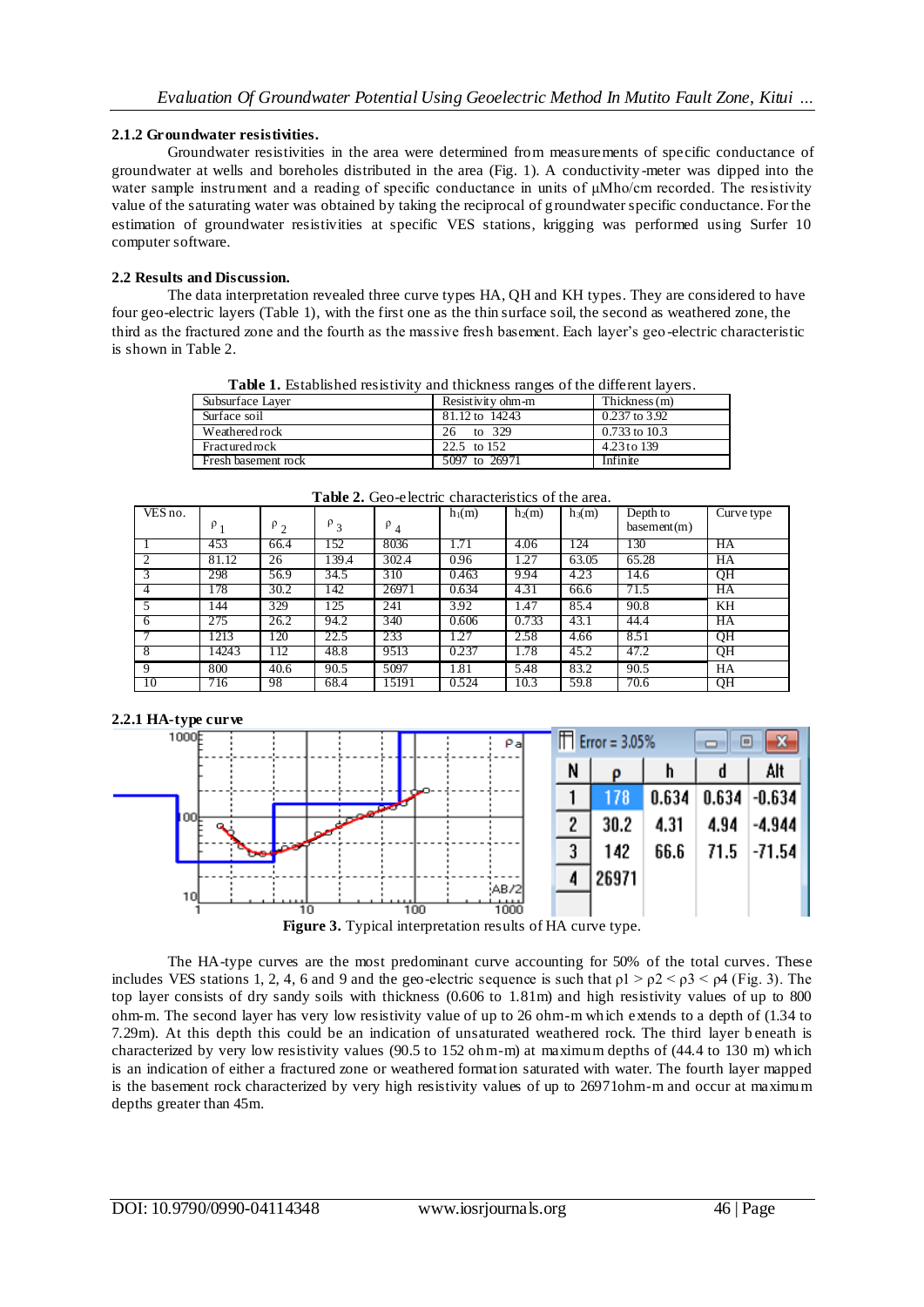

**Figure 4:** Typical interpretation results of QH curve type.

This type accounts 40 % of the total curves which includes VES stations 3, 7, 8 and 10 and the geoelectric sequence is such that  $p1 < p2 < p3 < p4$  (Fig. 4). Top dry sandy soil (first layer) is characterized by very high resistivity values of up to 14243 ohm-m and thickness (0.27 to 1.27 m). The second layer resistivity reduces up to 112ohm-m and thickness increases (1.21 to 10.3m) with a maximum depth of 10.8m. The low resistivity values in this layer could not be as a result water saturation at these small depths. Resistivity of the third layer further reduces (22.5 to 48.8 ohm-m) with an increased thickness of (45.2-60m) with a maximum depth of up to 70.6m. This layer indicates the weathered or fractured formation saturated with water. The basement rock resistivity values rapidly increases up to 15191ohm-m at a maximum depths beyond 70.6m. For VES 3 and 7 the third layer was considered to be weathered with some water content at shallow depths of 14.6 and 8.5m respectively which could be an indication of shallow aquifer.

#### **2.2.3 Dar Zarrouk parameters and transmissivity**

The total transverse resistance (Tr) and total longitudinal conductance (S) can be used to define target areas for groundwater potential.The total transverse resistance have a direct relation with transmissivity and highest T values reflect most likely the highest transmissivity values of the aquifers or aquiferous zones and vice versa. T for each VES stations was computed (Table 3) from the relation:

$$
Tr = h i * \rho i \tag{2}
$$

Where hi and  $\rho$  is the i<sup>th</sup> layer thickness and resistivity respectively and i=1, 2, 3……..

High total longitudinal conductance (S) usually indicate relatively thick succession and should be accorded the highest priority in terms of groundwater potential and vice-versa. S for VES station was computed (Table 3) from the relation:

$$
S = \frac{hi}{\rho i} \tag{3}
$$

An estimate of transmissivity (T) for all VES stations was made using a theoretically derived relation (Table 3), derived from a hard-rock environment in Jangaon sub-watershed, India covered with granites of the Archean group of rocks [6]:

$$
T = -2.5Fa + 9.9
$$
 (4)

The formation factor (Fa ) was computed (Table 3) using the bulk aquifer resistivity ( $\rho$ ) obtained from the VES curves and groundwater resistivities ( $\rho_w$ ) at VES stations obtained from the krigged estimates of groundwater resistivity of boreholes in the area of study.

| $Fa = \frac{\rho}{\sqrt{2\pi}}$ | (5) |
|---------------------------------|-----|
| $\rho$ <sub>W</sub>             |     |

| <b>Vesstation</b> | $ohm-m$<br>$\mathsf{D}$ | $Depth(m)$ | $\rho_w$ | $\mathbf{Fa} = \rho / \rho_w$ | $T(m^2/day)$ | $Tr(\text{ohm-m})$ | S(mho)   |
|-------------------|-------------------------|------------|----------|-------------------------------|--------------|--------------------|----------|
|                   | 152                     | 130        | 20.92932 | 7.262539                      | 140.2149097  | 19117.58           | 0.876934 |
| 2                 | 139.4                   | 65.3       | 20.8806  | 6.676053                      | 173.0676398  | 8822.19            | 0.501142 |
| 3                 | 34.5                    | 14.6       | 20.84664 | 1.654943                      | 5656.630355  | 145.935            | 0.122609 |
| 4                 | 142                     | 71.5       | 20.7974  | 6.827777                      | 163.6127415  | 9587.362           | 0.469014 |
|                   | 125                     | 90.8       | 20.63708 | 6.057058                      | 220.7297938  | 10675              | 0.6832   |
| 6                 | 94.2                    | 44.4       | 20.59504 | 4.573917                      | 445.4456409  | 4079.225           | 0.485514 |
|                   | 22.5                    | 8.51       | 20.56751 | 1.093958                      | 15922.57739  | 103.05             | 0.203556 |
| 8                 | 48.8                    | 47.2       | 20.52784 | 2.377259                      | 2287.304324  | 2205.76            | 0.92623  |
| 9                 | 90.5                    | 90.5       | 20.41779 | 4.432409                      | 481.8543174  | 7756.248           | 1.053805 |
| 10                | 68.4                    | 70.6       | 20.3891  | 3.354734                      | 966.8748336  | 4090.32            | 0.874269 |